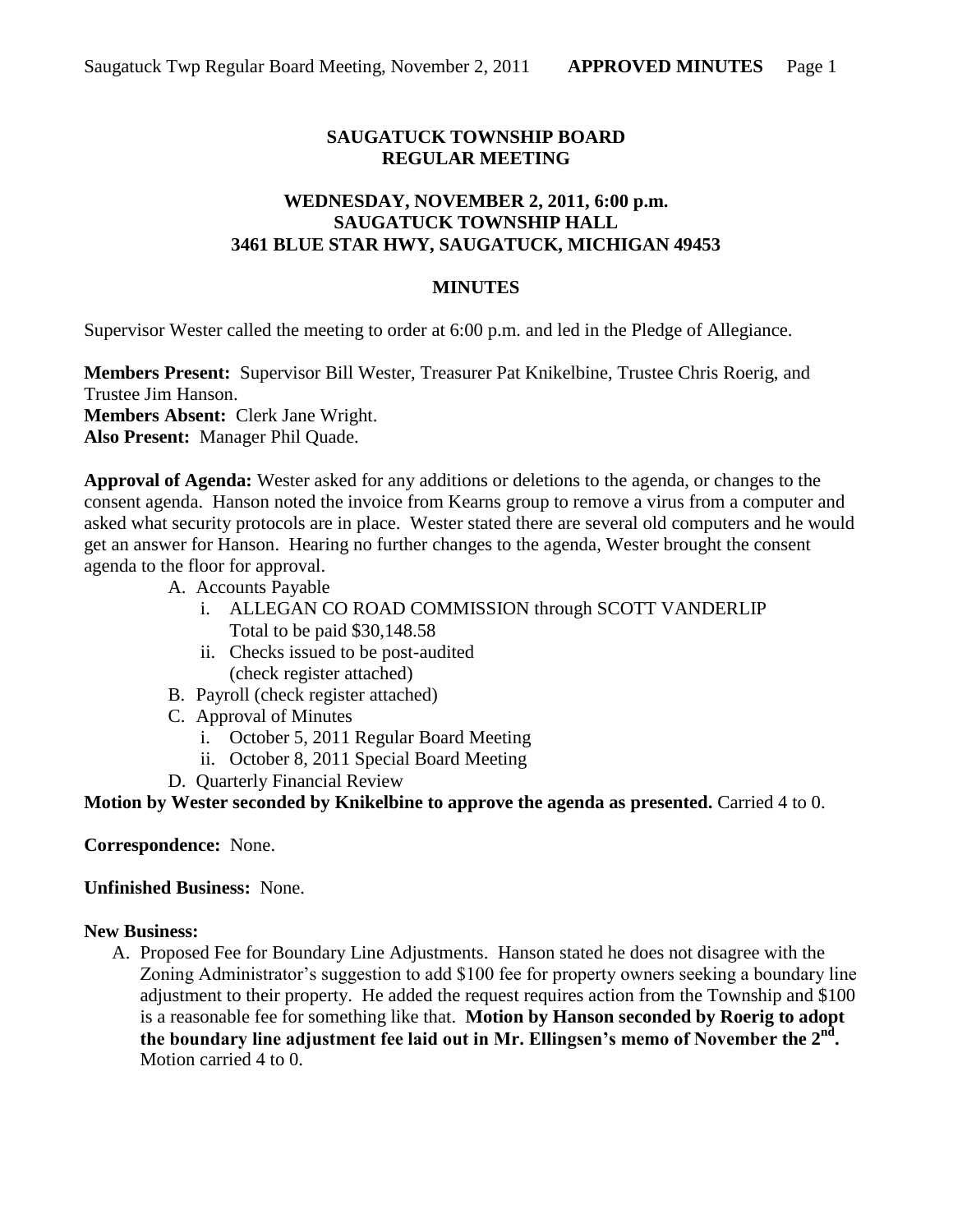- B. Proposed Motion to Amend the 2010/2011 Budget for Fund 213. Wester asked Manager Quade to elaborate on the agenda item. Quade stated back in May when we were preparing the year end budget amendments we could only estimate how much would be billed for attorney fees through the end of the fiscal year and we transferred \$58,000 from the General Fund to the Planning and Legal Fund to cover the estimated fees. He stated bills came in through September for fees to be accrued to the 2010/2011 budget year in excess of the \$58,000 and when the auditors examined the expenses the Planning and Legal Fund would have had a negative balance of \$22,961.15. He added we can not end the year with a negative balance so the purpose of the prepared motion is to transfer an additional \$22,961.15 from the General Fund to the Planning and Legal Fund effective 6/30/11. **Motion by Knikelbine seconded by Hanson to approve a transfer from the General Fund balance to the Planning and Legal Fund balance in the amount of \$22,961.15 effective 6/30/2011.** Roll call vote: Roerig-yes, Knikelbine-yes, Hanson-yes, Wester-yes. Motion carried 4 to 0.
- C. Proposed Elimination of Retiree Health Benefits. Quade stated the employment policy currently addresses health benefits for retirees between 62 and 65 and to maintain that benefit we would now be required to obtain actuarial studies to determine what that cost would be. He added that the actuarial studies would have to be performed by an independent agency and would have to be updated as employees age and statuses change. Quade proposed eliminating that benefit to avoid the new additional fees it would require. He also presented a revision to Section 7.0 of the employment policy which would eliminate health insurance as a right of office for the Clerk and Treasurer and instead require a minimum of 30 hours of work per week to be eligible for that benefit. **Motion by Hanson seconded by Wester to modify the township personnel policy and handbook as presented by the Township Manager.** Roll call vote: Roerig-yes, Westeryes, Knikelbine-yes, Hanson-yes. Motion carried 4 to 0.
- D. Proposed Professional Services Resolution. Hanson stated it has been our policy that appointed members do not have the ability to utilize professional services such as calling the attorney or planner and allows for only the Chair of the body to authorize such expenditures. He added the proposed language would place that policy in the record and make it a rule. **Motion by Roerig seconded by Wester to accept the professional services policy as submitted.** Hanson asked for a roll call vote: Roerig-yes, Knikelbine-yes, Wester-yes, Hanson-yes. Motion carried 4 to 0.

# **Committee Reports:**

- A. Planning Commission. No report.
- B. Road Commission. No report.
- C. Interurban. Knikelbine reported the record breaking ridership of 62,554 was this last fiscal year between October 1, 2010 and September 30, 2011. She stated that is a 7% increase over the previous year.
- D. Fire Authority. No report.
- E. Supervisor's Report. Wester stated from this meeting until further notice there will be no comment from board members in regards to the Dennison (SDLLC) settlement agreement. Wester also stated there has been some discussion of consolidation of the three municipalities and it is very important for people that are interested in the subject to review a memo prepared by the township attorney. He stated that after the State Boundary Commission reviews the petition in support of consolidation and holds a public hearing, if the petition is approved there is